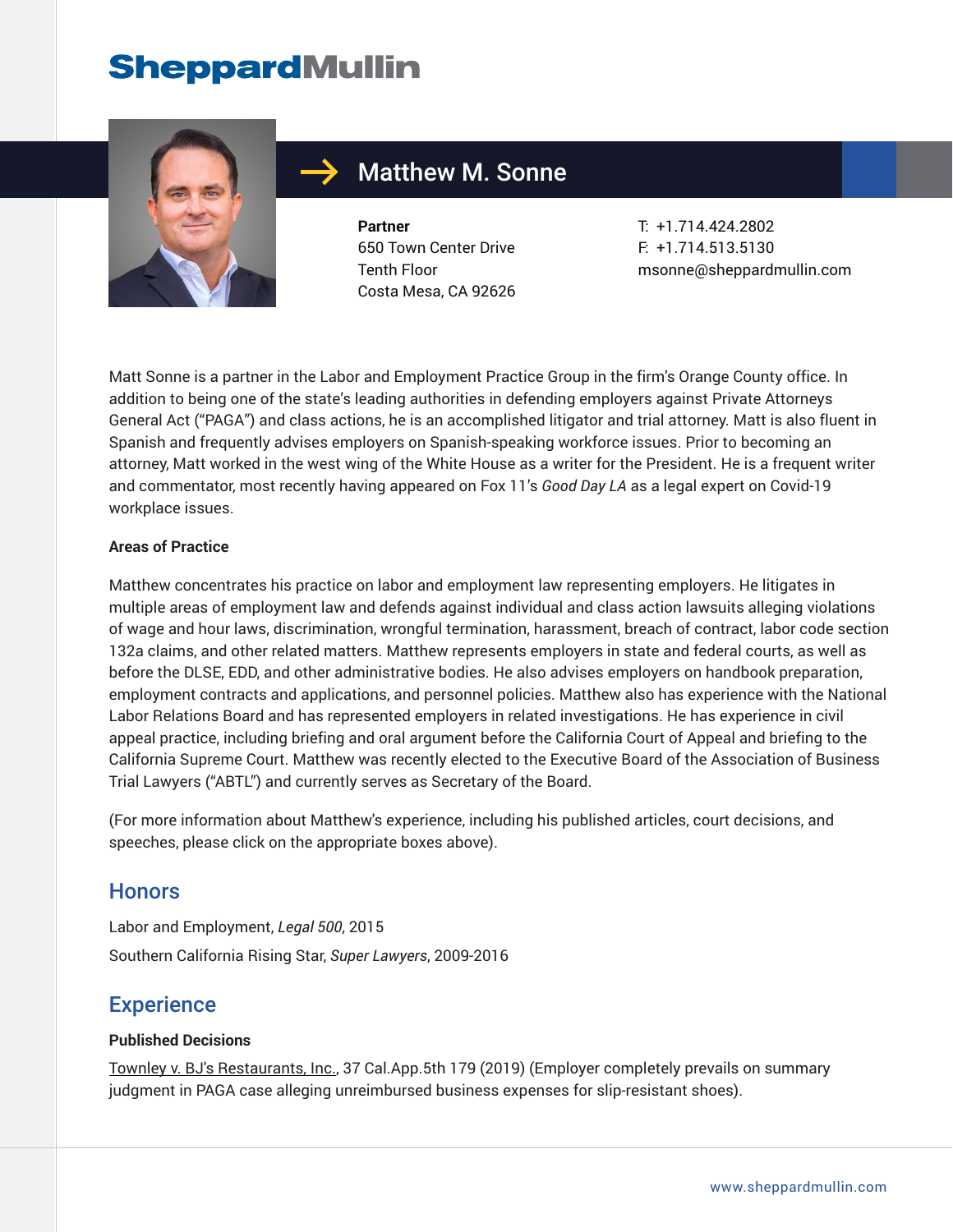Morgan v. Wet Seal, Inc., 210 Cal.App.4th 1341 (2012) (Court of Appeal affirms denial of class certification in its entirety in reimbursement claim brought against retail client).

Chaaban v. Wet Seal, Inc., 203 Cal.App.4th 49 (2012) (After prevailing in a three-week jury trial in a wrongful termination case, retail employer prevails in seeking to recover its expert witness costs/fees from plaintiff. In parallel case, employer also defeated class certification in its entirety).

Madrigal v. Tommy Bahama Group, Inc., 2011 WL 10511339 (C.D. Cal. 2011) (court denies class certification in its entirety in wage-hour case against retail/restaurant employer).

Corder v. Houston's Restaurants, Inc., 424 F. Supp. 2d 1205 (C.D. Cal. 2006) (held meal and rest periods violations were penalties subject to a one-year, rather than a four-year, statute of limitations).

#### **Recent Victories**

Achieved a complete dismissal of "suitable seating" claims under PAGA against a retail client in Santa Clara Superior Court.

Defeated class certification for a manufacturing company on all counts in a wage and hour class action before the Orange County Superior Court.

Successfully defended a national clothing retailer in a jury trial before Orange County Superior Court. The Plaintiff alleged wrongful termination and retaliation in violation of public policy. Won a complete defense verdict.

Achieved what may be the first trial court ruling in California enforcing a class action waiver after the California Supreme Court's *Gentry* decision made such waivers difficult to enforce.

Defeated class certification for a retail service company on all counts in a wage and hour class action before the Los Angeles County Superior Court.

#### Articles

- 21 Tips for Lawyers to Make Better 2nd Drafts *Daily Journal*, 02.21.2018
- The Pros and Cons of Employment Arbitration Agreements *Orange County Business Journal*, 08.18.2014
- Towards a "Manageability" Standard in PAGA Discovery *ABTL Report*, Summer 2014
- Mr. Sonne is a member of the Editorial Board of the California Labor & Employment Alert (Castle Publications Ltd.)

#### **Labor and Employment Law Blog Posts**

- "New Labor Obligations Contained In USMCA Present Risks for Covered Employers," April 28, 2021
- "Upcoming Deadline for California Employers to Report Employee Pay and Hours Worked Data to the DFEH," February 11, 2021
- "California's Deadline is Fast Approaching: Employers Must Complete Harassment Prevention Training for English and Spanish-Speaking Workforces by Year's End," November 10, 2020
- "U.S. Supreme Court Requires Litigants To Prove "But-For Causation" In Workplace Retaliation Lawsuits," June 27, 2013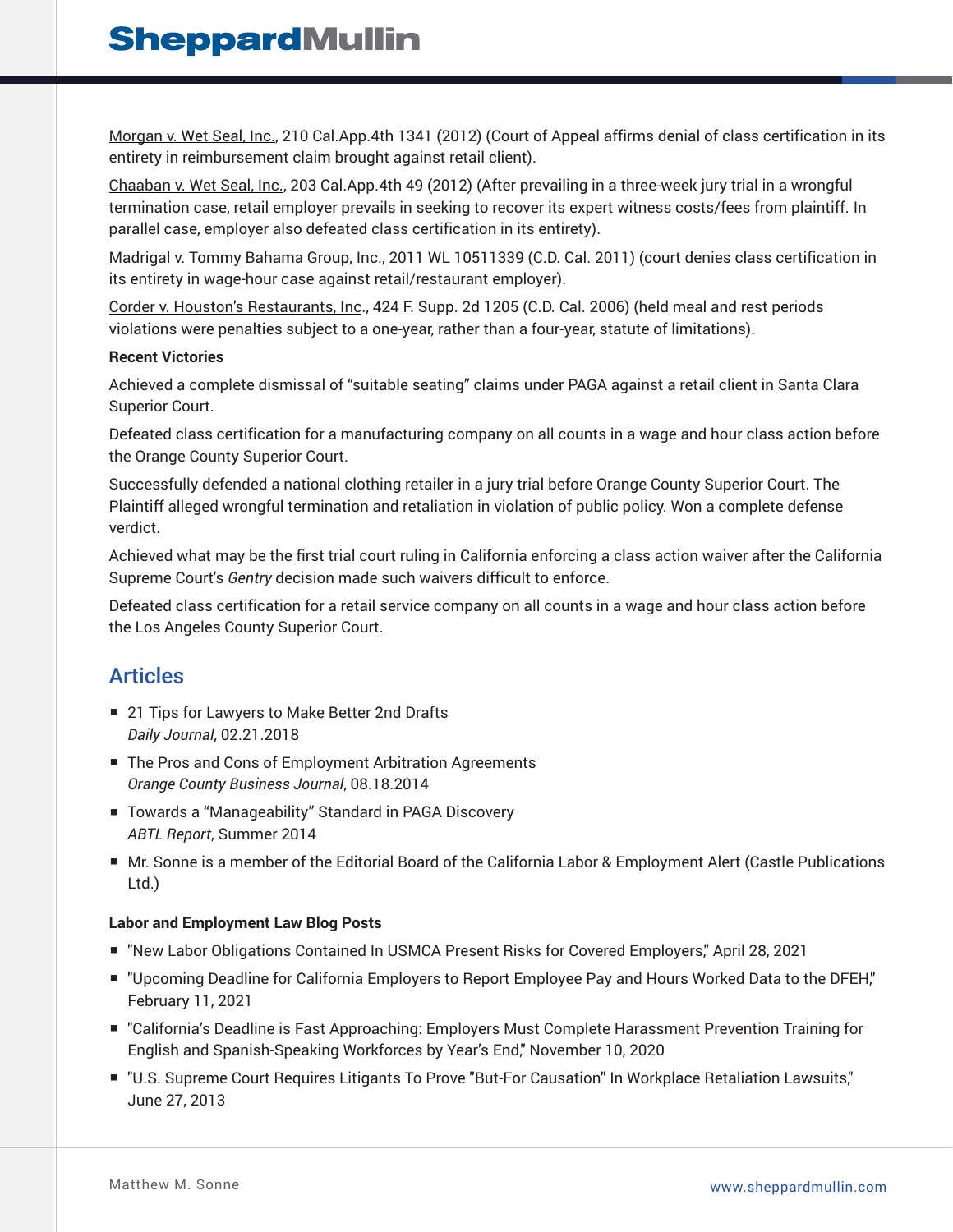- "Title VII's Anti-Retaliation Provisions Protect Employee's Answers To Sexual Harassment Investigator's Questions," February 3, 2009
- "Case Reminds California Employers That Handbook Language Cannot Compensate For A Missing Signature On An Employment Arbitration Agreement," December 21, 2007
- "Ninth Circuit Recognizes Claim for Reverse Religious Discrimination and Highlights Pitfall of 'Consensus of Management' Employment Actions," May 30, 2007

### Media Mentions

New American Workplace *Fox 11's Good Day LA*, 05.21.2020

Hold Managers Accountable for California Meal-Break Compliance *Society for Human Resource Management*, 06.22.2018

Case to Watch: California Supreme Court weighs employment arbitration *Thomson Reuters*, 06.11.2013

Defense Wants More Class-y PAGA Suits *The Recorder*, 08.15.2007

### Speaking Engagements

Mr. Sonne was the keynote speaker on "Case Law Updates" at the Employers Group's Workplace and Employment Law Update in Orange County.

Mr. Sonne lectured managers and owners in the food service/restaurant industry in a presentation entitled "Wage & Hour Crisis In The Food Service Industry."

Mr. Sonne was a presenter at a recent "Breakfast With Your Labor Lawyer" series.

Mr. Sonne delivered a lecture in Spanish to managers at a major construction and design firm in southern California entitled "How to Prevent Discrimination, Harassment, and Retaliation in the Workplace."

Mr. Sonne lectures for Castle Publications, Ltd. on Wage and Hour Laws.

Mr. Sonne has presented lectures for employer's organizations such as Professionals in Human Resources Association (PIHRA).

Mr. Sonne frequently conducts seminars in sexual harassment prevention/training to supervisors and employees, in both English and Spanish. He also lectures at corporate retreats and annual meetings on employment law issues.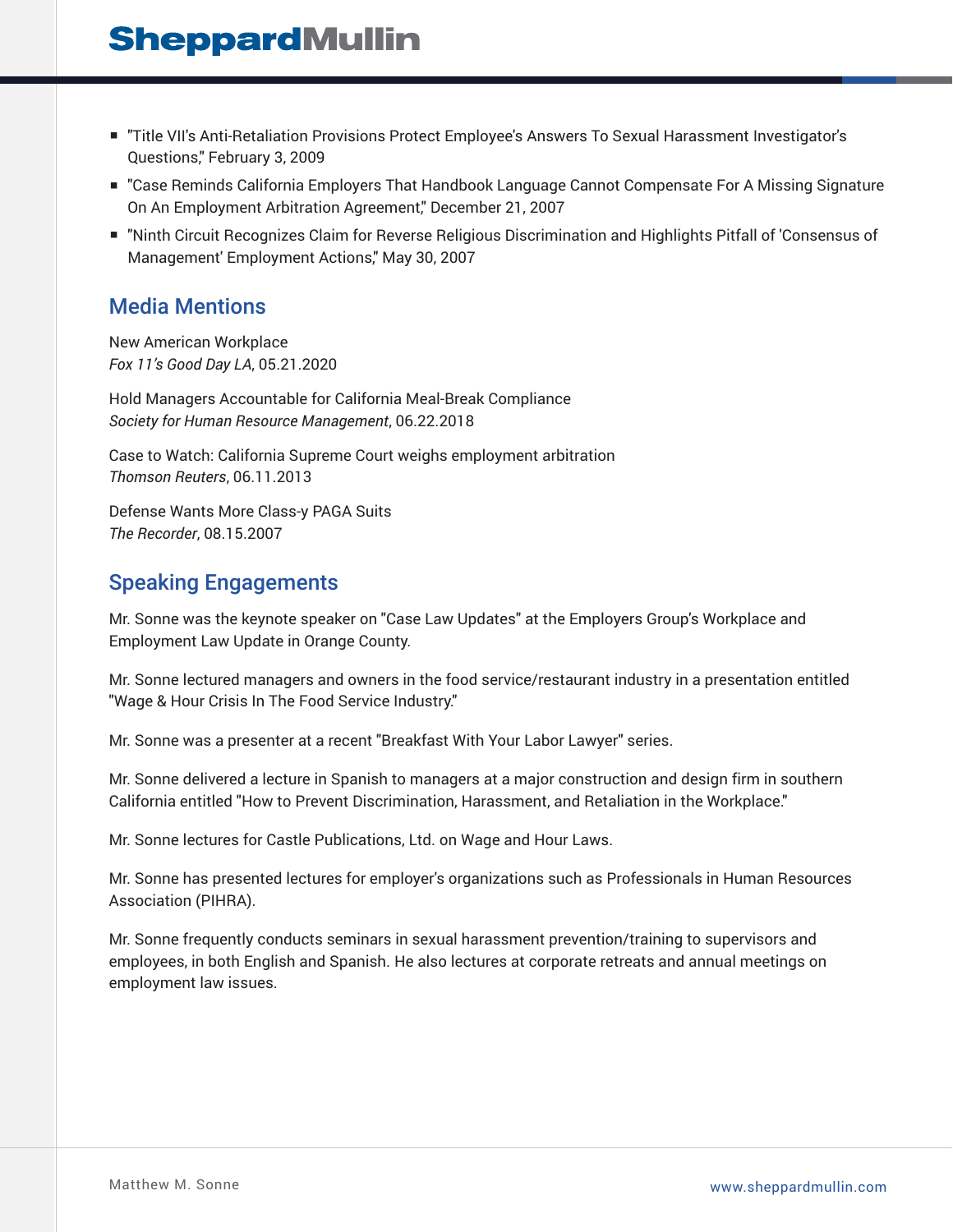### Events

California Labor & Employment Law Update Webinar, 10.13.2021

Class Action and PAGA Cases in a Covid-19 World: A Practical Discussion California Lawyers Association 10th Annual Advanced Wage and Hour Virtual Conference 09.10.2020

Webinar With Your Labor Lawyer - Orange County Spring 2020 Seminar Series Webinar, 04.28.2020

POSTPONED: 2020 Wage And Hour Laws Winter 2020

Labor & Employment Law Update & Happy Hour - Orange County Fall 2019 Avenue of the Arts Hotel, 10.29.2019

2019 Wage And Hour Laws Summer 2019

Breakfast With Your Labor Lawyer - Orange County Spring 2019 Seminar Series 04.24.2019

2019 Wage And Hour Laws Winter 2019

Labor & Employment Law Update & Happy Hour - Orange County Fall 2018 Seminar Series 10.24.2018

2018 Wage and Hour Laws Summer 2018

Breakfast With Your Labor Lawyer - Orange County Spring 2018 Seminar Series 04.18.2018

2018 Wage And Hour Laws Winter 2018

Pay Equity: Latest Views on Legislative and Case Law and Employer Progress & Challenges Newport Beach, 01.25.2018

Labor & Employment Law Update & Happy Hour - Orange County Fall 2017 Seminar Series 10.17.2017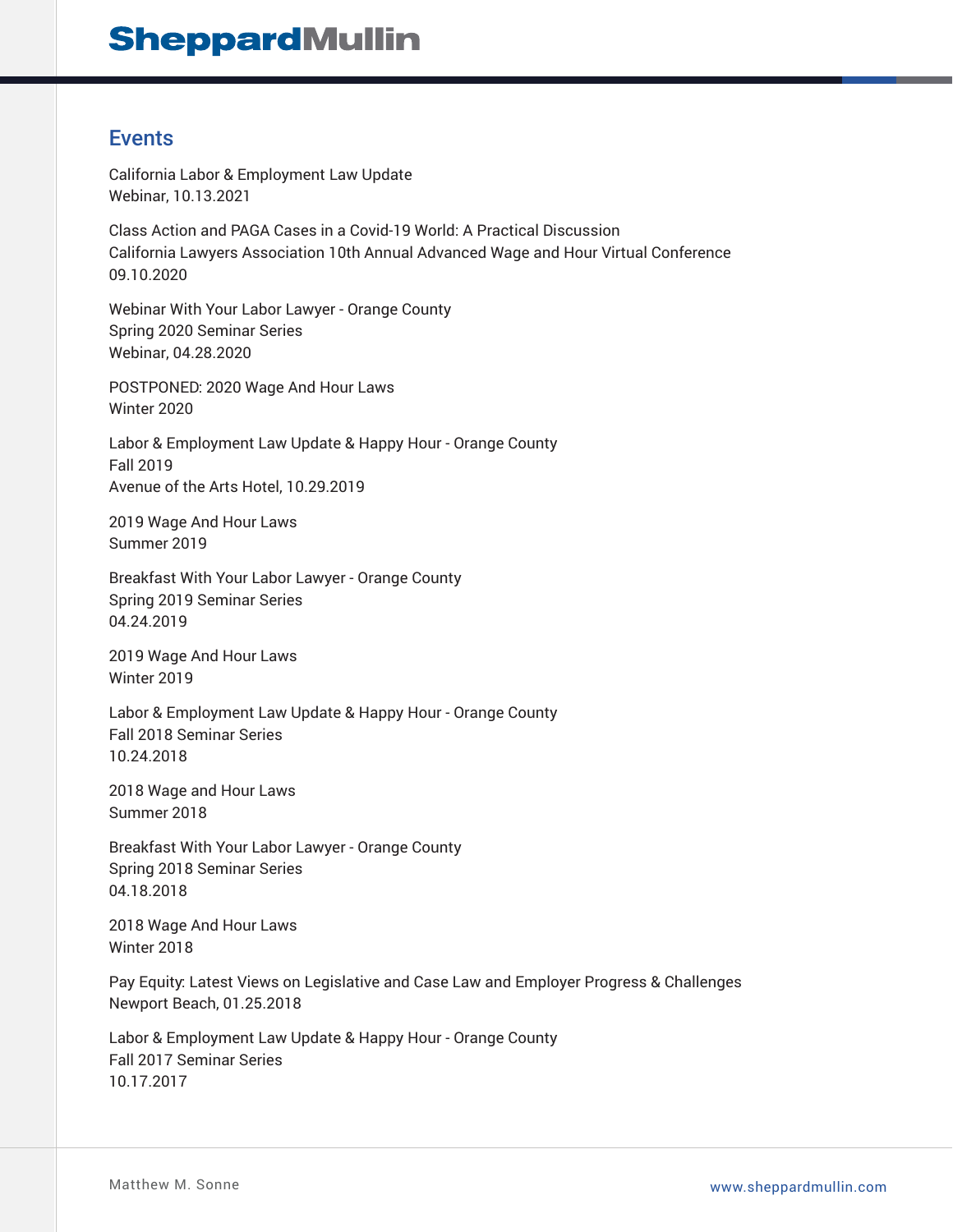2017 Wage and Hour Laws Summer 2017

Key Developments in Wage and Hour Laws and PAGA Orange County Bar Association Radisson Hotel, Newport Beach, 08.14.2017

Breakfast With Your Labor Lawyer - Orange County Spring 2017 Seminar Series 04.27.2017

2017 Wage and Hour Laws Winter 2017

Labor & Employment Law Update & Happy Hour - Orange County Fall 2016 Seminar Series 10.26.2016

2016 Wage and Hour Laws Castle Publications, Ltd. Labor & Employment Seminars Fall 2016

Breakfast With Your Labor Lawyer - Orange County Spring 2016 Seminar Series 05.04.2016

Labor & Employment Law Update & Happy Hour - Orange County Fall 2015 Seminar Series 09.16.2015

Breakfast With Your Labor Lawyer - Orange County Spring 2015 Seminar Series 05.20.2015

2015 Wage and Hour Laws Castle Publications, Ltd. Labor & Employment Seminars Winter 2015

Wage & Hour Claims and Class Actions American Conference Institute's 22nd National Forum The Westin Bonaventure Hotel & Suites, Los Angeles, 09.30.2014

2014 Wage and Hour Laws Summer 2014: August 12 and 20

Breakfast With Your Labor Lawyer - Orange County Spring 2014 Seminar Series 04.09.2014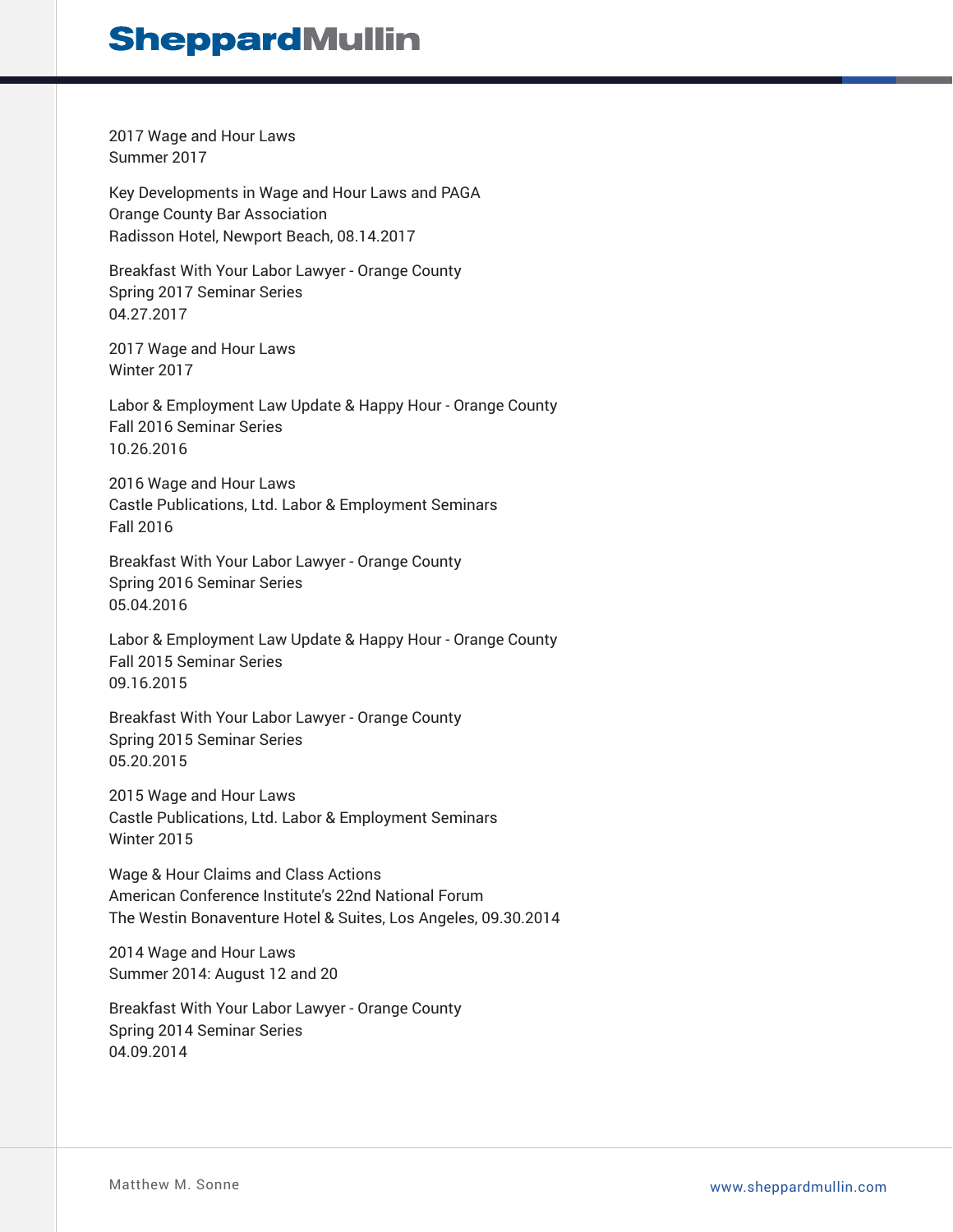2014 Wage and Hour Laws Winter 2014: February 19, March 4 and 20

Labor and Employment Law Update and Happy Hour - Orange County Fall 2013 Seminar Series Westin South Coast Plaza, 10.08.2013

2013 Employment Discrimination and Personnel Relations Laws - Pasadena Area and Orange County Summer 2013: July 31, August 15

2013 Wage and Hour Laws - Pasadena Area, Los Angeles, and Orange County Summer 2013: July 30, August 7, August 14

Breakfast With Your Labor Lawyer - Orange County Spring 2013 Seminar Series Westin South Coast Plaza, Orange County, 03.27.2013

Labor and Employment Law Update & Happy Hour Fall 2012 - Orange County Westin South Coast Plaza, 10.10.2012

Meal Periods, Rest Periods and Labor Code Class Actions After *Brinker* WebEx, 04.18.2012

Labor and Employment Law Update & Happy Hour Spring 2012 - Orange County Westin South Coast Plaza, 03.28.2012

2012 Wage and Hour Laws - San Francisco, Orange County, Pasadena and Los Angeles Winter 2012: February 6, February 15, February 22 and February 29

BRACE Program Quarterly Event Cypress Community Center, 02.23.2012

Breakfast With Your Labor Lawyer - Orange County Labor & Employment Law Update Fall 2011 Westin South Coast Plaza, 10.05.2011

The Aftermath of AT&T Mobility v. Concepcion Labor & Employment Law Webinar WebEx, 05.26.2011

Labor & Employment Law Update & Happy Hour - Orange County Westin South Coast Plaza - Orange County, 03.10.2011

2011 Wage and Hour Laws - San Francisco, Orange County, Pasadena and Los Angeles Winter 2011: February 7, February 15, February 23, and March 2

Labor & Employment Law Update & Happy Hour - Orange County Our New, Improved, and FREE Breakfast With Your Labor Lawyer (in the Evening!) Westin South Coast Plaza - Costa Mesa, 09.14.2010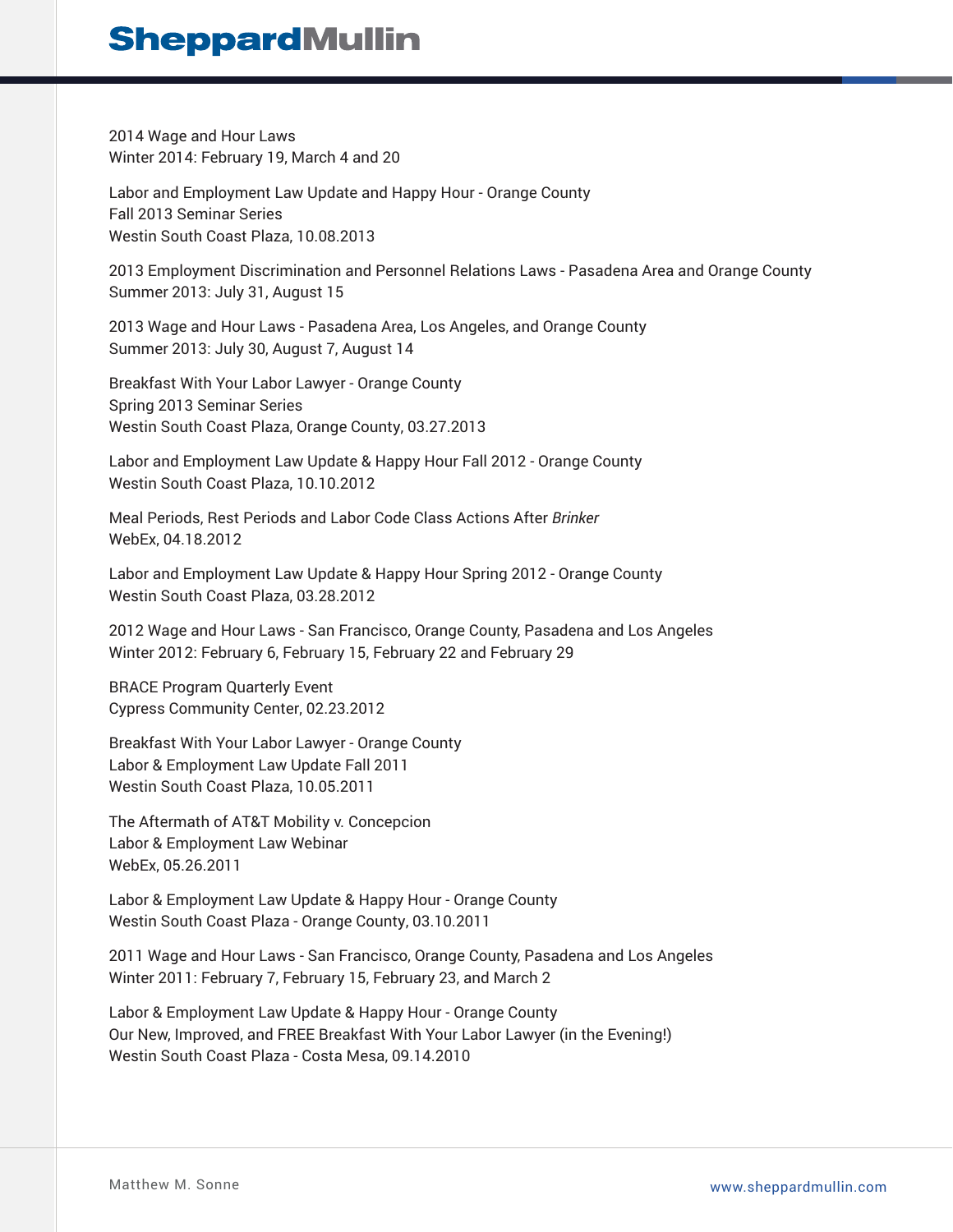2010 Wage and Hour Laws Series - Los Angeles, Orange County, San Francisco and Pasadena

Labor and Employment Law: Mid-Year Update 2009 - Costa Mesa Breakfast With Your Labor Lawyer Westin South Coast Plaza, 09.23.2009

2009 Wage and Hour Laws Series - Los Angeles, Orange County, San Francisco and Pasadena

New Labor & Employment Laws for 2009 - Orange County Breakfast With Your Labor Lawyer Westin South Coast Plaza, 02.12.2009

Labor and Employment Law: Mid-Year Update 2008 - Orange County Breakfast With Your Labor Lawyer Westin South Coast Plaza, 09.10.2008

Breakfast With Your Labor Lawyer - Orange County The Westin South Coast Plaza, 02.05.2008

### **Memberships**

Member, Orange County Bar Association, Labor and Employment Section Member, American Bar Association

### **Practices**

Labor and Employment Labor and Employment Counseling Employee Hiring/Discipline/Termination Employment Agreements Handbooks and Personnel Policies Harassment Investigation and Training Unfair Competition and Trade Secrets Wage and Hour Regulations Workplace Violence Labor and Employment Litigation Discrimination, Harassment, and Retaliation Wage and Hour Class Actions Wrongful Termination International Reach Latin America